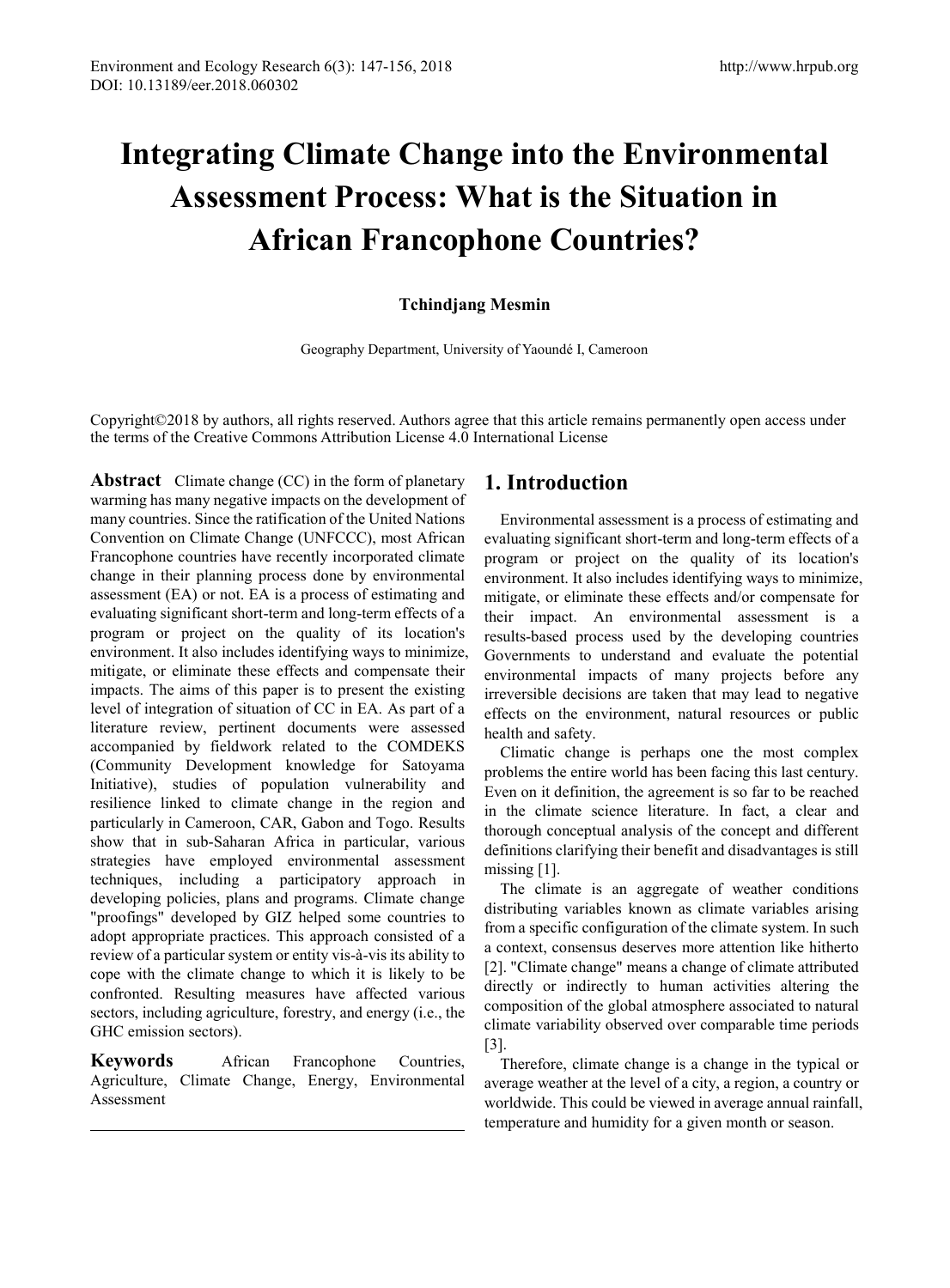Considering the characterisation of climate from the IPCC report, Climate in a narrow sense is usually defined as the average weather, or more rigorously, as the statistical description in terms of mean and variability of relevant quantities over a time period ranging from months to thousands or millions of years. It has been agree from the World Meteorological Organization acronym (WMO) that the classical period for averaging these variables is 30 years, as defined by the WMO. The relevant quantities are most often surface variables such as temperature, precipitation and wind. In a wider sense, Climate is the state, including a statistical description, of the climate system  $[4 \& 5]$ .

On the other hand, it has been demonstrated that Earth's climate is always changing. In the past, Earth's climate has gone through warmer and cooler periods, each lasting thousands of years. Some causes of climate change are natural. These include changes in Earth's orbit and in the amount of energy coming from the sun. Ocean changes and volcanic eruptions are also natural causes of climate change. While some scientists think that recent warming can't be explained by nature alone, others are convinced that since the mid-1900s, the global warming results from human activities including the burning of coal, oil and gas and other multiplying heat-trapping greenhouse gases, such as carbon dioxide, into the air.

#### **Climate Change in Sub-Saharan Africa (SSA)**

World scientific community has conduct studies on the climate variability and change among which one can identify the African drought of 1972-1973 and 1983-1984. Centred on tropical Sahelian zone, the consequences were: decreased rainfall, lower groundwater levels, stream flows drop of water [6 & 7]. Findings of the World Meteorological Organization (WMO) and the IPCC reports indicate a warming situation of about 0.7C for almost the entire African continent during the twentieth century.

In SSA, climate has experienced alternating wet and dry periods in response to global climate change at all time scales. According to the Inter-governmental Panel on Climate Change (IPCC), African continent appear to be highly vulnerable to climate change [8 & 9]. It hosted a fast growing population (nearby 1 billion in 2010) and a wide ecosystems diversity ranging from tropical evergreen forests to savannas, grasslands and desert. The diverse climate regimes associated with these ecosystems are subject to large inter-annual, inter-decadal and multi-decadal variations, particularly with regard to rainfall [10 & 11]. Africa also has a very sparse observational and inconsistent network [8 & 9].

<span id="page-1-0"></span>As precise by Tchindjang et al, [12], palaeo records show an increase in environmental aridity since about 3 Ma, punctuated by intervals of phenomenon amplification, of steps development synchronous and amplification of high-latitude glacial cycles. In East Africa, the pollen data recorded by Bonnefille  $[13 \& 14]$  highlight the cooling

marked from 3.3 Ma to 2.5 Ma. A spectacular manifestation of climate change is the presence of a wet and green Sahara during the lower and Middle Holocene indicating a migration to the north of the tropical rainfall belts.

Also, severe weather historical events reported in Africa in time at scales less than 1000 years are often associated with imbalances climatic system affecting large parts of the World [15-18]. Whatever the time scale, the oscillations wet / dry identified in tropical Africa during the Plio-Quaternary appear associated with profound changes in the global climate system or regional dynamics exchanges between the atmosphere, ocean and biosphere. In central African and Congo Basin countries, several authors [19-24] show evident fluctuations on floods occurrence and rainfall variations whose most obvious manifestations are observed at the seasonal scale.

#### **What are the Impacts of Earth's Warming Climate?**

The fifth Intergovernmental Panel on Climate Change (IPCC) report [4]. states with 95 percent confidence that humans are the main cause of the current global warming<sup>[1](#page-1-0)</sup>. According to UNFCCC [3], "Adverse effects of climate change" means changes in the physical environment or biota resulting from climate change which have significant deleterious effects on the composition, resilience or productivity of natural and managed ecosystems or on the operation of socio-economic systems or on human health and welfare. Some of these impacts are now a reality. For instance, sea levels are rising while snow and ice cover are decreasing. Rainfall patterns and growing seasons are changing. Further sea-level rise and melting of snow and ice are likely as Earth warms. The warming climate likely will cause more floods, droughts and heat waves. The heat waves may get hotter, and hurricanes may get stronger.

To assess and address the impacts of these changes, tools built up by environmental impacts science need to be applied to specific projects or domains of climate change. Environmental assessment or environmental evaluation are diverse, ranging from Environmental impact assessment, Environmental strategic assessment (ESA), Environmental audit (EA) and environmental management system (EMAS) to life cycle analysis (LCA). Among these series, Environmental Impact Assessment (EIA), Environmental audit and recently environmental strategic assessment are mostly used in African francophone countries.

Detailed study based on environmental assessment (EA) determines the type and level of effects an existing facility or a proposed project would have, on its natural environment. Its objectives include (1) Identify possible environmental effects, (2) help decide whether the effects

1

<sup>&</sup>lt;sup>1</sup>It is extremely likely [95 percent confidence] more than half of the *observed increase in global average surface temperature from 1951 to 2010 was caused by the anthropogenic increase in greenhouse gas concentrations and other anthropogenic forcings together*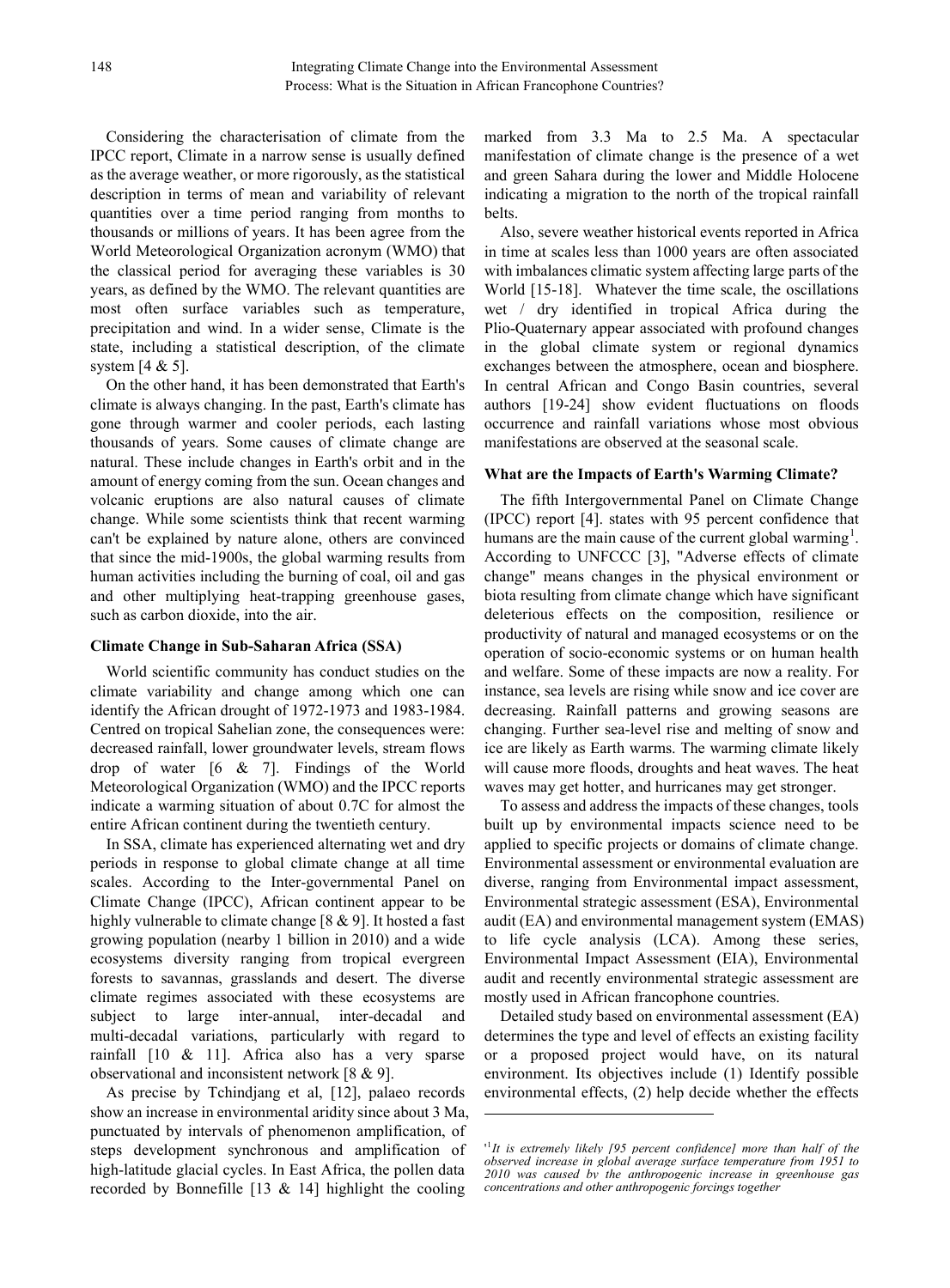are acceptable or not to see if there are specific actions to be taken to reduce them for continuation of the proposed project, (3) to propose, design/implement appropriate monitoring, mitigation, and management measures, (4) propose measurements to mitigate adverse effects and to enhance positive effects, (5) design/implement appropriate monitoring, mitigation, and management measures, (6) Predict whether there will be significant adverse environmental effects, even after the mitigation is implemented, (7) propose acceptable alternatives, and (8) lastly prepare an environmental impact report (EIR). The adequacy of an EIA is based on the extent to which the environmental impacts can be identified, evaluated, and mitigated<sup>[2](#page-2-0)</sup>.

In 2009, due to many disasters recorded within the world, the SIFEE colloquium held in Niamey focused on *Climate change and environmental assessment: stakes and tools for impacts assessment and adaptation plans*<sup>[3](#page-2-1)</sup>. It means how the practitioners should integrate the climate change or its effects when dealing with EA processes. In 2017, the IAIA colloquium held in Montreal $4$  raised-up the assessment of this integration within the World countries and this article focused on the situation of French speaking countries of Africa. Most of these countries are developing countries and least developed countries (LDCs).

Nowadays, it is known that climate change (CC) creates negative and perverse impacts requiring appropriate action. However, populations and productive systems in many developing countries are highly dependent on natural resources and often have a limited adaptive capacity. Rain– fed agriculture in these countries is more dependent on the climate. As a result, they are often among those most affected by climate change. While the need for action has been clearly recognized by the entire development community, the debate on how to integrate climate change into the development practices and initiatives is still going on. Environmental assessment (EA) thus appears as a tool for integrating climate change into the decision-making process. Indeed, the impacts of global warming on territories, resources and lifestyles are unprecedented and still poorly controlled. Least developed countries, developing countries and small island states are the most affected with the increase of natural risks and disasters, water stress, desertification, rainfall modification.

In the francophone countries of sub-Saharan Africa (SSA), the situation is quite complex, because of many

2 Read more:

-

bottlenecks and impediments in integrating issue of climate change in the EA processes, among which: (1) Poor knowledge on the topic and uncertainty about the local impacts of CC; (2) The thorny problem of funding for adaptation (insignificant in agricultural domain); (3) The fuzzy limit between development and adaptation; (4) The difficulty of analyzing vulnerability and adaptive capacity locally; (5) The real control of EA processes itself by governments and NGOs.

Thus, there is a dilemma because developers resisted and argued that EA/EIA is against development because laws and policies supporting it dictated that lands developments causing massive adverse impacts should be halted and riparian affected population compensated. In a nutshell, EA is considered just another bureaucratic stumbling block in the path of development. Secondly, it is conceived as a sinister means by which industrialized nations intend to keep developing countries from breaking the vicious cycle of poverty. Thirdly, the experts in the developing countries were foreigners who were viewed as colonization agents. However, financial institutions and donors have include EA process among the loan conditions. Consequently, the need for EAs is increasingly important, becoming a statutory requirement in many developing countries [25].

# **2. Methodology**

1

#### **2.1. Documents Consultation**

Various reports and strategic documents on climate change and environmental impacts assessment in sub-Saharan African countries have been consulted. Most of the documents on CC have been published under the framework and provisions of UNFCCC and IPCC. Most of the reports on second communications on climate change of sub-Saharan African countries (SSAC) were consulted (Cameroon, Gabon, Benin, Burkina Faso, Mali, Ivory Coast, Niger, Central African Republic (CAR), Congo, Togo, Burundi, etc.). Also all documents dealing with adaptation in SSAC benefited from my attention being National Adaptation Program of Action (NAPAs) from CAR, Benin, Burundi, Gabon, Niger; National Adaptation Plan for Climate Change (NAPCC) from Cameroon and Ivory Coast and Nationally Appropriate Mitigation Actions (NAMAs), of all those countries. Information leaflets done by CSC<sup>[5](#page-2-3)</sup> [24] on climate change scenarios of the Congo Basin countries were part of the consulted documents. At

<span id="page-2-3"></span><span id="page-2-0"></span>[http://www.businessdictionary.com/definition/environmental-impact-asse](http://www.businessdictionary.com/definition/environmental-impact-assessment-EIA.html) [ssment-EIA.html](http://www.businessdictionary.com/definition/environmental-impact-assessment-EIA.html)<br><sup>3</sup>Changements climatiques et évaluation environnementale : enjeux et

<span id="page-2-1"></span>*outils pour l'évaluation des impacts et l'élaboration de plans d'adaptation*  [http://www.sifee.org/ressources/actes-des-colloques/actes-du-colloque-in](http://www.sifee.org/ressources/actes-des-colloques/actes-du-colloque-international-de-niamey) [ternational-de-niamey](http://www.sifee.org/ressources/actes-des-colloques/actes-du-colloque-international-de-niamey) <sup>4</sup> *Environmental assessment (EA) processes as a tool to integrate the* 

<span id="page-2-2"></span>*climate change in decision making, methodological challenges integrating climate change into the EA processes, leading examples of integration of climate change into the EA processes for practitioners*.

<sup>&</sup>lt;sup>5</sup> "Climate Change Scenarios in the Congo Basin" project was implemented by GIZ. Scientific component was realize by Climate Service Center (CSC- Germany) and Wageningen University Research (WUR) with an interdisciplinary workflow. It links projected climate change and its impacts on hydrography, forests and agriculture. Three global climate models used are ECHAM5 / MPIOM, CNRM-CM3 and IPSL-CM4. The scenarios issued have the advantage of illustrating long-term changes in climatic parameters such as temperature and rainfall.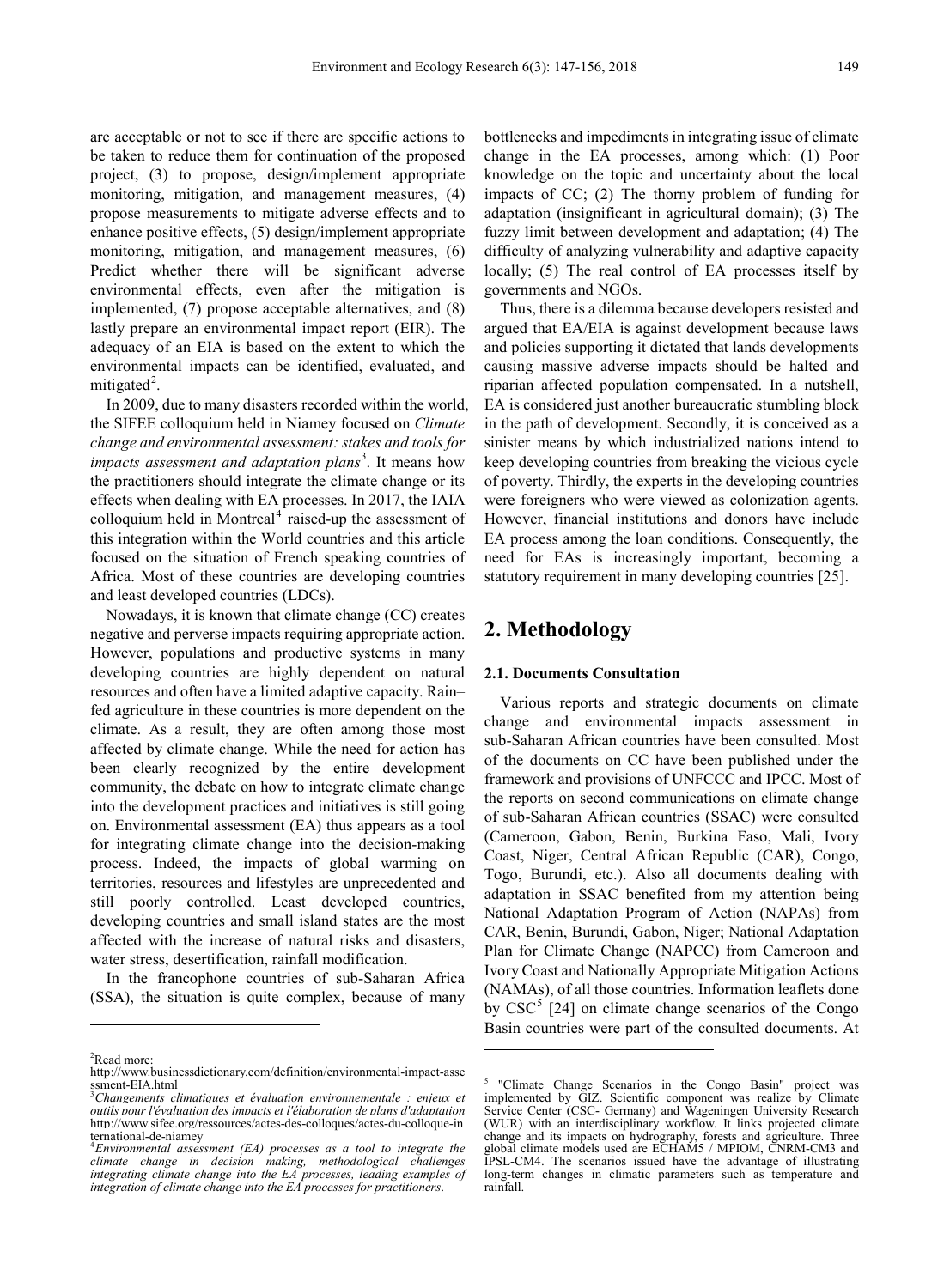least, the author read and exchange with experts on the EA process of these countries between 2006 and 2010 workshops organized in Cameroon under the framework of *Institut de la Francophonie pour le Développement*  durable (IFDD)<sup>[6](#page-3-0)</sup>. This literature was completed by findings from many consultancies, workshops and capacity building on EA and climate change in Cameroon and African countries. The author also took advantage from his experience as a member of the task force on collecting data and finalizing NAPCC, second communication reports and INDC (all in 2015) in Cameroon.

#### **2.2. Fieldworks Linked with Consultancies**

The author has been a consultant on many tender documents on Environmental impacts assessments/environmental audits since 2008 on various field (road construction, social welfare, mining activities and deforestation, oil palm farms and deforestation). As Principal investigator (PI), he led various field surveys on climate change and related vulnerabilities implemented between 2012 and 2015, using EA participative methods. Under the UNDP-COMDEKS framework, the landscape resilience tools (socio ecological production landscape-SEPL tools) were used to assess and build local population mitigation strategies in the Far North (being a Sahelian zone) of Cameroon in 2013 and 2016. SEPLs tools were collaboratively developed under the leadership of the International Partnership for the Satoyama Initiative. They are used as indicators resilience in the target landscapes [26] and measured by twenty questions split in four interrelated dimensions, namely: 1) ecosystem protection and biodiversity conservation; 2) agricultural biodiversity; 3) knowledge, learning, and innovation; and 4) social equity and infrastructure. Each participant is invited to provide independent scores on a scale of numbers integers from 1 to 5 (i.e. no number being negative), [26-27]. All these cumulative experiences have been capitalized in the writing of this paper. The results are organized around one theoretical and four practical situations.

# **3. Results**

-

## **3.1. EA and CC Theoretical Practices in Sub-Saharan African Development Planning Strategies, Documents and Reports**

Theoretically, the EA practitioner should carry out an in-depth analysis of the CC's impacts range and determine the level of confidence that may be attributed to the data [28]. Also, integrating climate change considerations into EA can help determining the project's compliance with greenhouse gas (GHG) measures, including national adaptation and government plans on Climate Change. Integration can help proponents adopting best practices that promote and facilitate CC adaptation, including changes in the frequency and intensity of extreme weather events, average temperature rises and changes in rainfall patterns. However, despite the expected massive reduction of GHG emissions in the near future, changes in climate conditions will continue to occur and the extent of its impacts will increase significantly in the future. For this reason, this paper will emphasize on three main practical issues.

Since the ratification of the United Nations Convention on Climate Change (UNFCCC), most African French-speaking countries have tied to the international evolution of the global climate situation, it can be seen from several documents on Climate Change. Those countries used environmental assessment methods and tools, including a participatory approach in writing and disseminating policies and planning documents, namely:

- I). Vision 2020, 2025 or 2035: these are important national planning and development documents issued by each country. Such documents should be extended to economic growth strategies and plans as well as national action plans to fight against desertification (PAN-LCD/NAP-FAD).
- II). Second national climate change communications (SNCC), National Adaptation Program of Action (NAPAs), National Adaptation Plan for Climate Change (NAPCC), Nationally Appropriate Mitigation Actions (NAMAs), Reducing emissions due to deforestation and forest degradation (REDD+), Monitoring – Reporting – Verification (MRV) and Intended Nationally Determined Contributions (INDC). These reports are based on GHG emissions, climatic risk and vulnerabilities.

It is worth mentioning that the above strategic documents are drawn up through a broad vertical and horizontal consultation (bottom-up and top-down). Its cover key vulnerable sectors (agriculture, water, coastal areas or health) and on cross-cutting issues on CC, including adaptation and mitigation measures. Its validation is consecutive to public participation (local population, donors, NGO, Governments and stakeholders). The next example is provided by German technical cooperation tool.

## **3.2. EA and CC : Case Study of Climate Proofing for Development of the GIZ (German Technical Cooperation)**

"Climate Proofing for Development" (CPDev) is a tool built by German development cooperation (GIZ), and designed to support the integration of Climate Change impacts and reducing its risks [29]. It is a methodological approach that aims at incorporating CC issues into development planning; raising awareness of the CC challenges and opportunities as well as more effective and

<span id="page-3-0"></span><sup>6</sup> French Institute for Sustainable Development.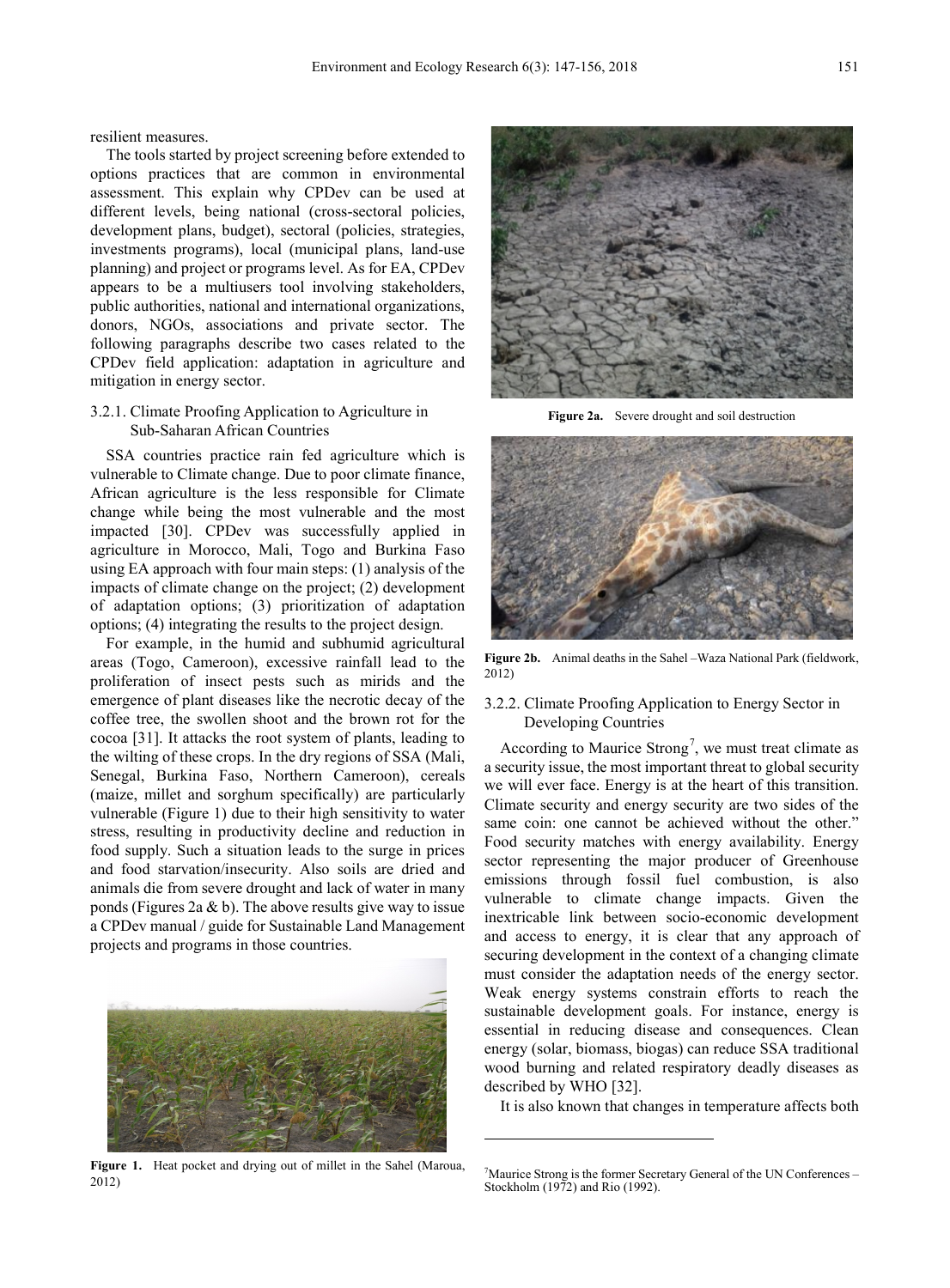are acceptable or not to see if there are specific actions to be taken to reduce them for continuation of the proposed project, (3) to propose, design/implement appropriate monitoring, mitigation, and management measures, (4) propose measurements to mitigate adverse effects and to enhance positive effects, (5) design/implement appropriate monitoring, mitigation, and management measures, (6) Predict whether there will be significant adverse environmental effects, even after the mitigation is implemented, (7) propose acceptable alternatives, and (8) lastly prepare an environmental impact report (EIR). The adequacy of an EIA is based on the extent to which the environmental impacts can be identified, evaluated, and mitigated<sup>2</sup>.

In 2009, due to many disasters recorded within the world, the SIFEE colloquium held in Niamey focused on

 $3$ . It means how the practitioners should integrate the climate change or its effects when dealing with EA processes. In 2017, the IAIA colloquium held in Montreal<sup>4</sup> raised-up the assessment of this integration within the World countries and this article focused on the situation of French speaking countries of Africa. Most of these countries are developing countries and least developed countries (LDCs).

Nowadays, it is known that climate change (CC) creates negative and perverse impacts requiring appropriate action. However, populations and productive systems in many developing countries are highly dependent on natural resources and often have a limited adaptive capacity. Rainfed agriculture in these countries is more dependent on the climate. As a result, they are often among those most affected by climate change. While the need for action has been clearly recognized by the entire development community, the debate on how to integrate climate change into the development practices and initiatives is still going on. Environmental assessment (EA) thus appears as a tool for integrating climate change into the decision-making process. Indeed, the impacts of global warming on territories, resources and lifestyles are unprecedented and still poorly controlled. Least developed countries, developing countries and small island states are the most affected with the increase of natural risks and disasters, water stress, desertification, rainfall modification.

In the francophone countries of sub-Saharan Africa (SSA), the situation is quite complex, because of many

<sup>2</sup>Read more http://www.businessdictionary.com/definition/environmental-impact-asse ssment-EIA.html

bottlenecks and impediments in integrating issue of climate change in the EA processes, among which: (1) Poor knowledge on the topic and uncertainty about the local impacts of  $CC$ ; (2) The thorny problem of funding for adaptation (insignificant in agricultural domain); (3) The fuzzy limit between development and adaptation; (4) The difficulty of analyzing vulnerability and adaptive capacity locally; (5) The real control of EA processes itself by governments and NGOs.

Thus, there is a dilemma because developers resisted and argued that EA/EIA is against development because laws and policies supporting it dictated that lands developments causing massive adverse impacts should be halted and riparian affected population compensated. In a nutshell, EA is considered just another bureaucratic stumbling block in the path of development. Secondly, it is conceived as a sinister means by which industrialized nations intend to keep developing countries from breaking the vicious cycle of poverty. Thirdly, the experts in the developing countries were foreigners who were viewed as colonization agents. However, financial institutions and donors have include EA process among the loan conditions. Consequently, the need for EAs is increasingly important, becoming a statutory requirement in many developing countries [25].

# 2. Methodology

#### **2.1. Documents Consultation**

Various reports and strategic documents on climate change and environmental impacts assessment in sub-Saharan African countries have been consulted. Most of the documents on CC have been published under the framework and provisions of UNFCCC and IPCC. Most of the reports on second communications on climate change of sub-Saharan African countries (SSAC) were consulted (Cameroon, Gabon, Benin, Burkina Faso, Mali, Ivory Coast, Niger, Central African Republic (CAR), Congo, Togo, Burundi, etc.). Also all documents dealing with adaptation in SSAC benefited from my attention being National Adaptation Program of Action (NAPAs) from CAR, Benin, Burundi, Gabon, Niger; National Adaptation Plan for Climate Change (NAPCC) from Cameroon and Ivory Coast and Nationally Appropriate Mitigation Actions (NAMAs), of all those countries. Information leaflets done by CSC<sup>5</sup> [24] on climate change scenarios of the Congo Basin countries were part of the consulted documents. At

http://www.sifee.org/ressources/actes-des-colloques/actes-du-colloque-in ternational-de-niamey

<sup>&</sup>lt;sup>5</sup> "Climate Change Scenarios in the Congo Basin" project was implemented by GIZ. Scientific component was realize by Climate<br>Service Center (CSC- Germany) and Wageningen University Research (WUR) with an interdisciplinary workflow. It links projected climate change and its impacts on hydrography, forests and agriculture. Three<br>global climate models used are ECHAM5 / MPIOM, CNRM-CM3 and IPSL-CM4. The scenarios issued have the advantage of illustrating long-term changes in climatic parameters such as temperature and rainfall.